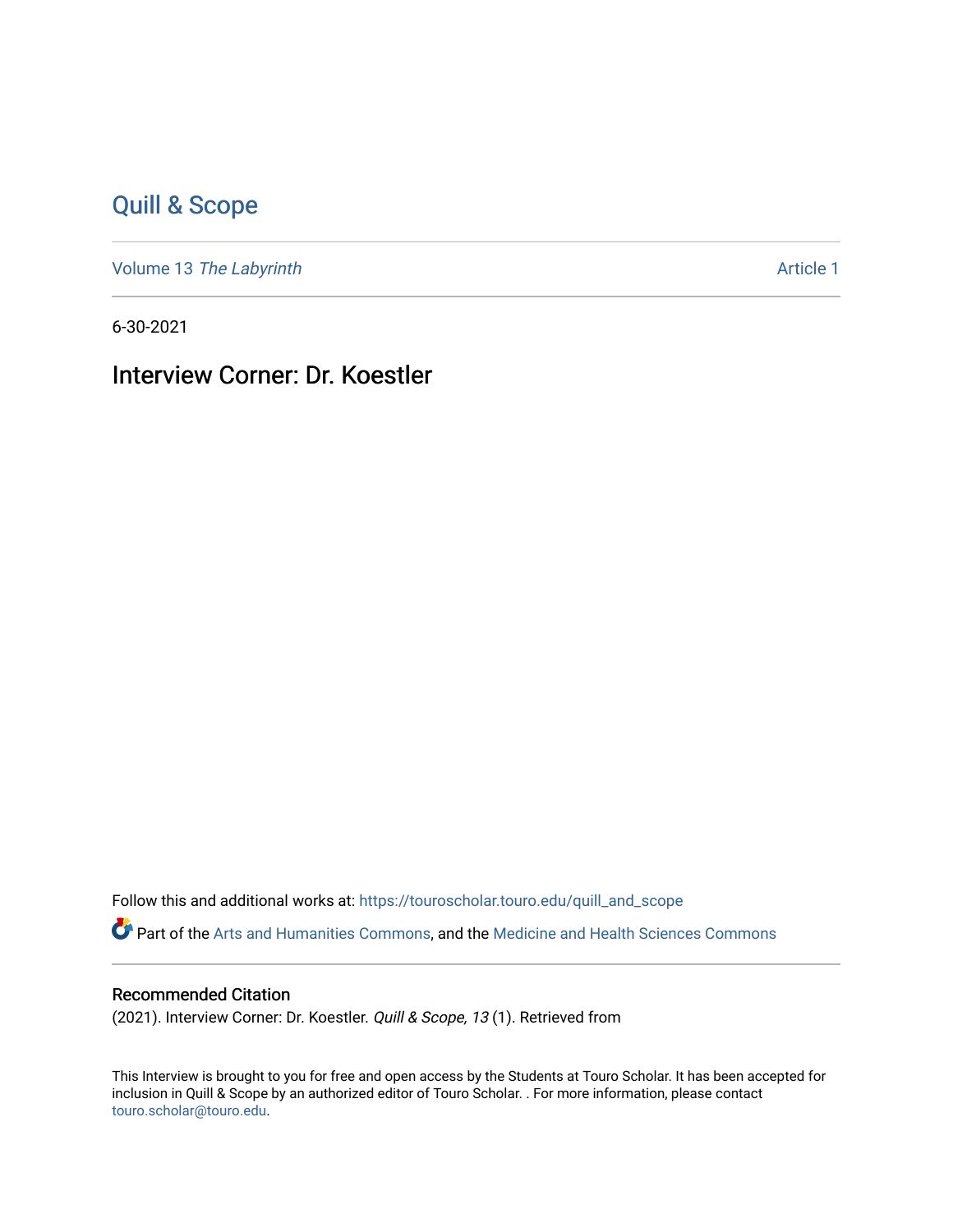I think that if I could take medical school now and do a do-over with my perspective, I would so much more appreciate some of the foundational sciences and how important it is to have some of those concepts. I don't know that anyone knows what the right balance is. There are lots of opinions and there are lots of schools that have gone to a year or year and a half of basic science. I don't know what the right answer is. But I do know that there are so many pressures on students, even when they get into clerkships to be able to enjoy your clerkship, to say, "wow, I may not be an OB GYN, but I'm gonna make sure I deliver a baby." And meanwhile not worry all the time about a shelf exam.

And I would love for the fourth year students to be able to not have to check boxes off and feel as if they have to meet someone else's expectation, but that they can really try to be the holistic doctor that they want to be. Since the chapter was founded at New York Med, I've been a huge proponent of humanism in medicine. I think that the doctor-patient interaction is the core of everything and I think we sometimes lose it. And so I see it as part of my goal to make sure that I spend time trying to lead by example and try to incorporate many of the basic scientists into conversations about, "so how do you think we should approach this?"And, you know, I would say one thing about New York med. I think students say it all the time. I've been at several different institutions, but there's really a deeply rooted community here. The students love being with one another. And I think the hardest part about this pandemic is that the faculty also love being with the students, and we haven't had in-person opportunities for a really long time.

#### Q: HOW DID YOU END UP IN MEDICINE? DID YOU ALWAYS WANT TO BE A DOCTOR?

# Q: WHAT WAS YOUR EXPERIENCE THIS PAST YEAR WITH COVID AND TRANSITION-ING TO A VIRTUAL CURRICULUM?

A: It's been an interesting ride because every senior administrator in a medical school is reinventing the wheel at the same time. And I think that the challenge that we had in New York was that everything was happening so fast and other schools in the country really weren't going through it. Yes, the students were put on pause as well, but we were put on pause and people were dying around us and we needed to think quickly.

We also relied on our colleagues outside of the institution. So for me, I connected with the curriculum deans group and they started having meetings every week. It was a time when we could allow ourselves to say we don't know and express how uncomfortable we are. So each of us decided to split up into different communities and our task forces tried to see how we can get the brightest minds across the country to create policies and procedures. By doing so, I realized that we had this great community of sharing.

#### Q: THIS YEAR'S THEME FOR QUILL AND SCOPE IS THE LABYRINTH. HOW DO YOU MAKE A DECISION WHEN YOU DON'T KNOW WHAT THE END OF THE ROAD LOOKS LIKE?

A: How do you navigate the maze? You start by admitting that it's okay not to be perfect and it's okay to admit that you might not know all the answers. But, if you're willing to learn and willing to partner with others, you can get a lot further. There are always challenges, but learning how to not immediately answer the challenge or fix the problem, and instead slowing down and listening can help you do something that is more meaningful and beneficial.

# **INTERVIEW CORNER: DR. KOESTLER**

A: I knew that I wanted to be a doctor from kindergarten. There's no one in medicine in my family, and I grew up with little means. I grew up in Brooklyn, New York. My dad was a postman and my mom was a teacher who was home with my brother and I, while we were growing up.



I continued through public school all throughout education. One of the things that inspired me is that I grew up in schools that were very diverse. And that was just really meaningful for me. I was inspired to pursue science really early. I couldn't understand why everyone else didn't want to do that. After graduating from high school, I entered a seven year medical program at Union College and Albany Medical College again, because I just thought, why, why would that not be the pursuit for everybody?

I'm so incredibly fortunate to have such a supportive family. I think it was shared with the community that over this COVID pandemic I lost three family members, both my dad and my father-in-law both to COVID and my mother-in-law to cancer, all in the span of less than six months. I think that that has been an interesting process to deal with, being in medicine and family being so important to me. As an entire family, we were forced to really step back and reimagine what we were doing. My family has always been so supportive of what I've been doing. I think that this weird COVID pandemic has helped a lot of people reflect on a lot of things.

# Q: HOW DID YOU DECIDE TO BECOME A PEDIATRICIAN?

A: I decided after Albany Med to pursue a residency in internal medicine and pediatrics. You have to be really passionate about the study of medicine and a little crazy, because it's actually taking two residencies and combining it into four years. That was also the residency that Dr. Ludmer pursued, we were in the same program. From early on, I wanted to be a pediatrician, and I thought that medicine was all about just being with kids. I didn't really understand the difference between enjoying being with kids and managing sick children and their families until I was a medical student. I had some very compelling experiences during my pediatric rotation, where a patient of mine was in a mentoring program that we had as medical students, and she died. And that was a pretty life-changing experience for me.

# Q: WHAT DO YOU THINK IS MISSING IN MEDICAL EDUCATION RIGHT NOW?

A: I would love medical education to be able to get to a place where there is more of a balance between some of the external pressures that students face with USMLE exams and getting into residency. I wish some of that pressure could be taken off for them to be able to more fully be immersed in realistic patient scenarios, so that they're appreciating much more of the structural determinants of health and gaining more of the practical skills. I mean, truly appreciating the time of being able to lay hands on a patient and interview them and appreciate the magnitude of that situation without the pressures of studying for the basic science exam or step exam.